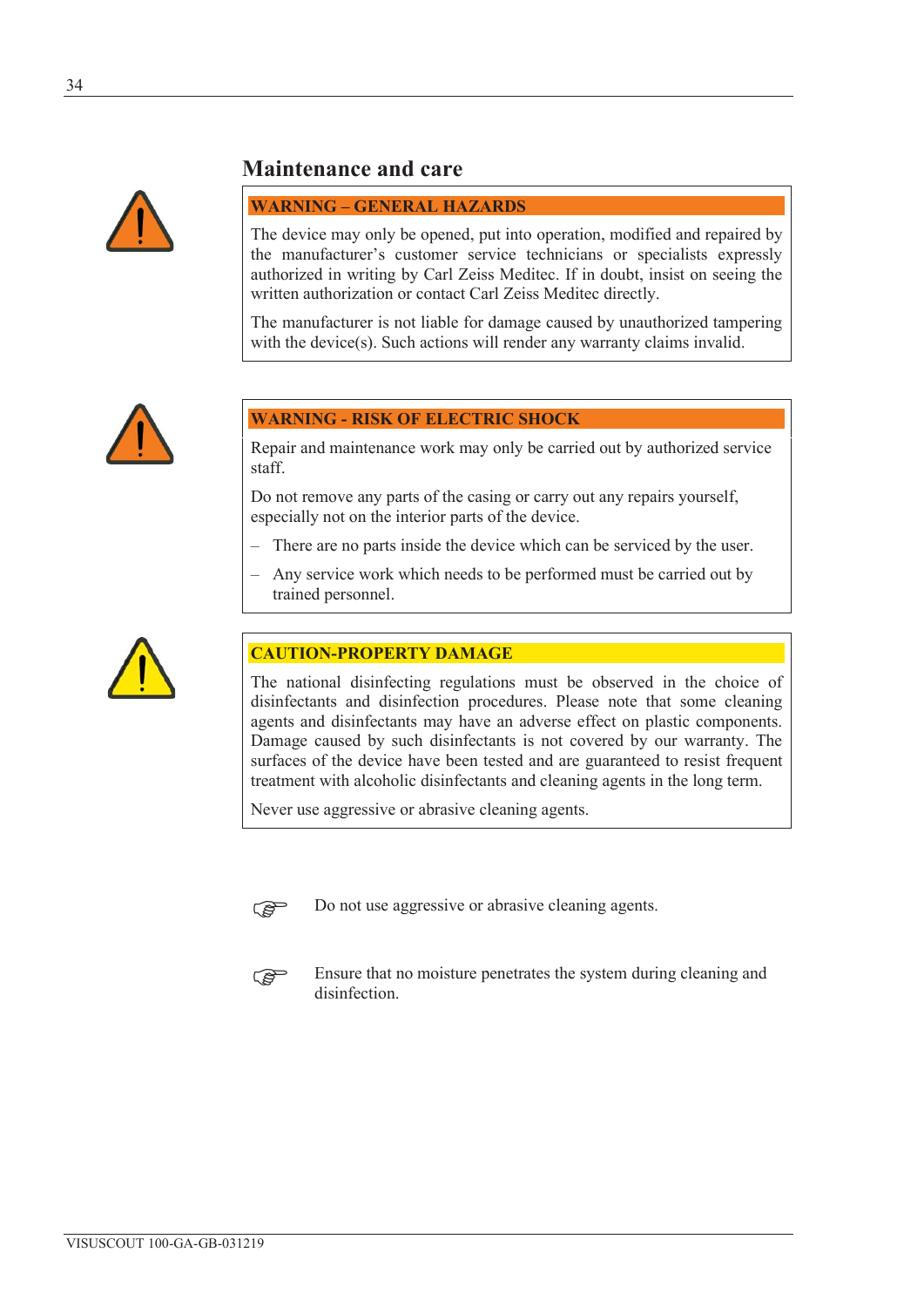# **Cleaning instructions**

The ZEISS VISUSCOUT 100 is a precision optics instrument that should be handled with care. Please note following cleaning instructions:

- Shut down device before cleaning it
- Remove cradle from mains before cleaning it
- $\bullet$  Disinfect housing with soft cloth moistened with alcohol (e.g. 70%) ethanol). Avoid touching System connectors in the handset and cradle.
- $\bullet$  Lenses may be cleaned with cleaning cloth. Also, moist-cleaning tissue such as Hama Pro-Optic® cleaning tissue can be used.

The VISUSCOUT 100 is not intended to be sterilized.

### **CAUTION**

Do NOT use the following chemicals for cleaning:

- mineral spirits, paint thinner, benzene, gasoline, lamp oil
- $\bullet$  Strong / corrosive acids (such as sulphuric acid)
- Strong / corrosive bases (such as sodium hydroxide)
- Bleaching agents
- Nail polish remover

#### **CAUTION**

Clean the eye cup before each use on a new patient to avoid contamination.

Clean the eye cup before each use on a new patient:

- $\bullet$  disinfect the eye cup with soft cloth moistened with alcohol (e.g. 70%) ethanol), or
- soak the eye cup in glutaraldehyde-based solution, or hydrogen peroxide and peracetic acid solution
- rinse the eye cup under running water
- dry the eye cup (e.g. with clean paper towel) before subsequent use

If replacement for the eye cup is needed, please contact ZEISS customer service or your own retailer.

Eye cup should be replaced if/when:

- $\bullet$  the eye cup is discolored
- $\bullet$  the eye cup form is deteriorated
- the eye cup is shattered, cracked or disintegrated